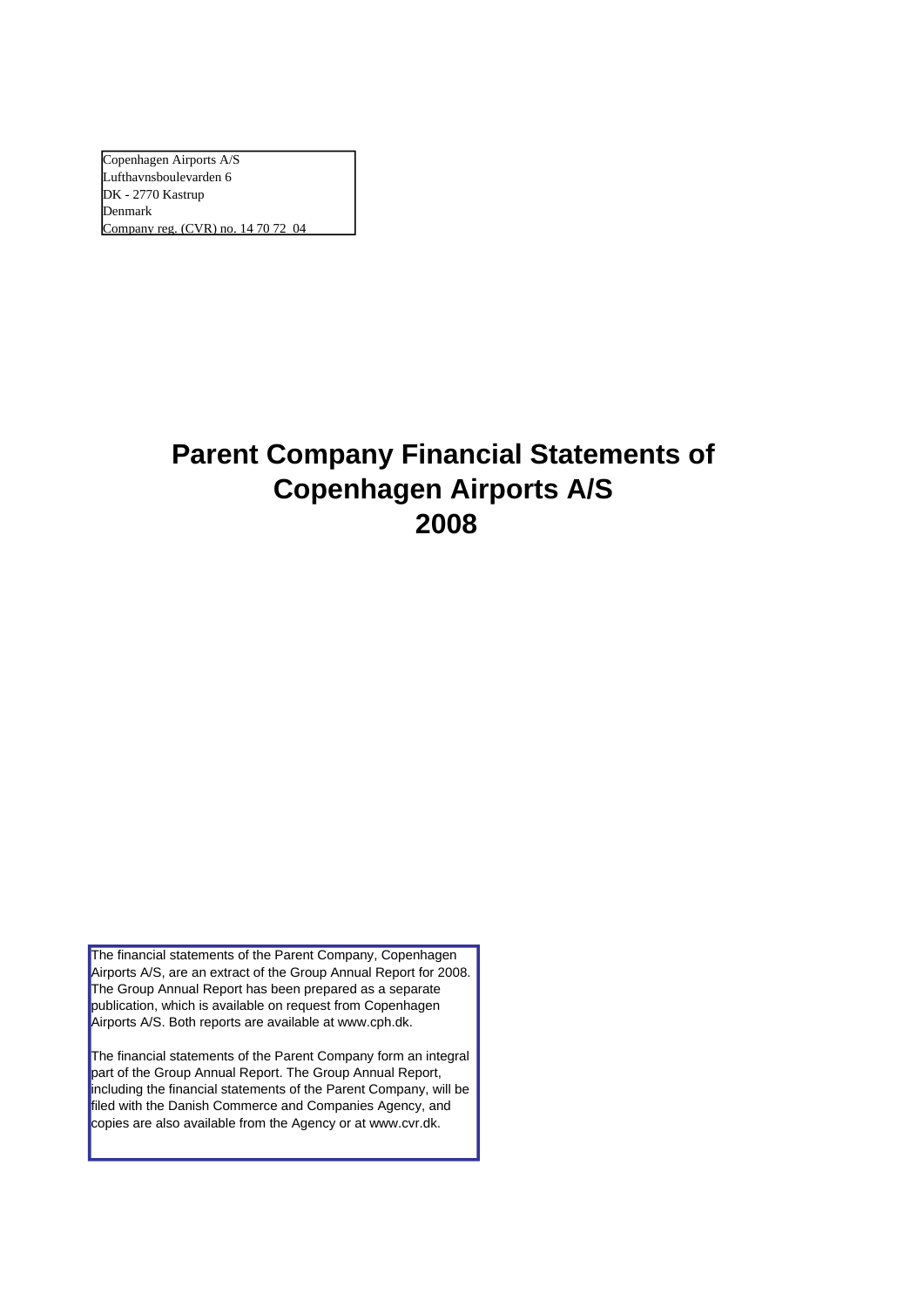## **Contents**

| Contents                              | 1              |
|---------------------------------------|----------------|
| Accounting policies                   | $\overline{2}$ |
| Income statement                      | 3              |
| Balance sheet, assets                 | 4              |
| Balance sheet, equity and liabilities | 5              |
| Statement of equity 2008              | 6              |
| Statement of equity 2007              | $\overline{7}$ |
| Notes to the financial statements     | 8              |

#### **Management's report**

The management report of Copenhagen Airports A/S is incorporated in the management report for the Group in the Group Annual Report.

### **Financial highlights and key ratios**

Financial highlights and key ratios are not stated separately for the parent Company. See the consolidated financial highlights and key ratios in the Group Annual Report.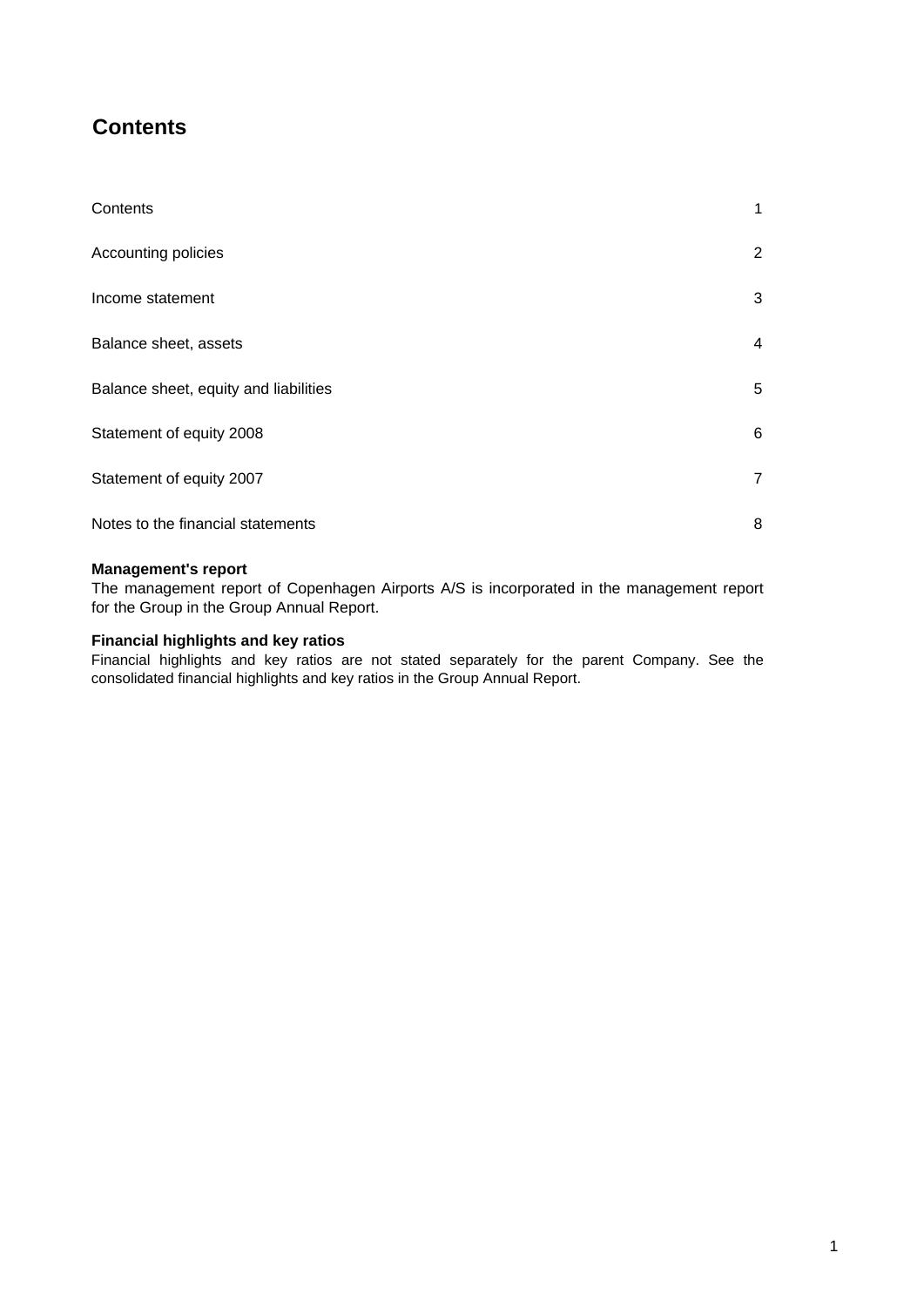### **Accounting policies**

The financial statements of the Parent Company are presented in accordance with the Danish Financial Statements Act and other accounting regulations applicable to companies listed on the Copenhagen Stock Exchange.

The accounting policies of the Parent Company are the same as those of the Group, however, with the addition of the policies described below. The Group's accounting policies are included in the Group Annual Report.

#### **Change in accounting policies and presentation**

The accounting policies and presentation are unchanged from those applied in the 2007 Annual report except reclassification of certain deliveries and services in revenue.

#### **Investments**

Investments in subsidiaries and associates are recognised in the Parent Company financial statements according to the equity method, i.e. at the proportionate share of the net asset value of these companies. Positive differences between the historic cost and net asset value on the date of acquisition are recognised in the Parent Company's financial statements under Investments as part of the investments in subsidiaries and associates.

Shares of profits of subsidiaries and associates are recognised in the Parent Company's income statement less amortisation of goodwill.

In the Parent Company, the aggregate net revaluation of investments in subsidiaries and associates is allocated to the Reserve for net revaluation according to the equity method through the profit allocation.

Shares in other companies than subsidiaries or associates are measured at fair value on the balance sheet date (the sales value). Market value adjustments are recognised in the income statement as financial income or financial expenses.

#### **Cash flow statement**

No separate cash flow statement has been prepared for the Parent Company pursuant to the Danish Financial Statement Act section 86. See the consolidated cash flow statement in the Group Annual Report.

#### **Segment note**

Separate segment information is not disclosed for the Parent Company. See the segment note (note 3) to the consolidated financial statements in the Group Annual Report.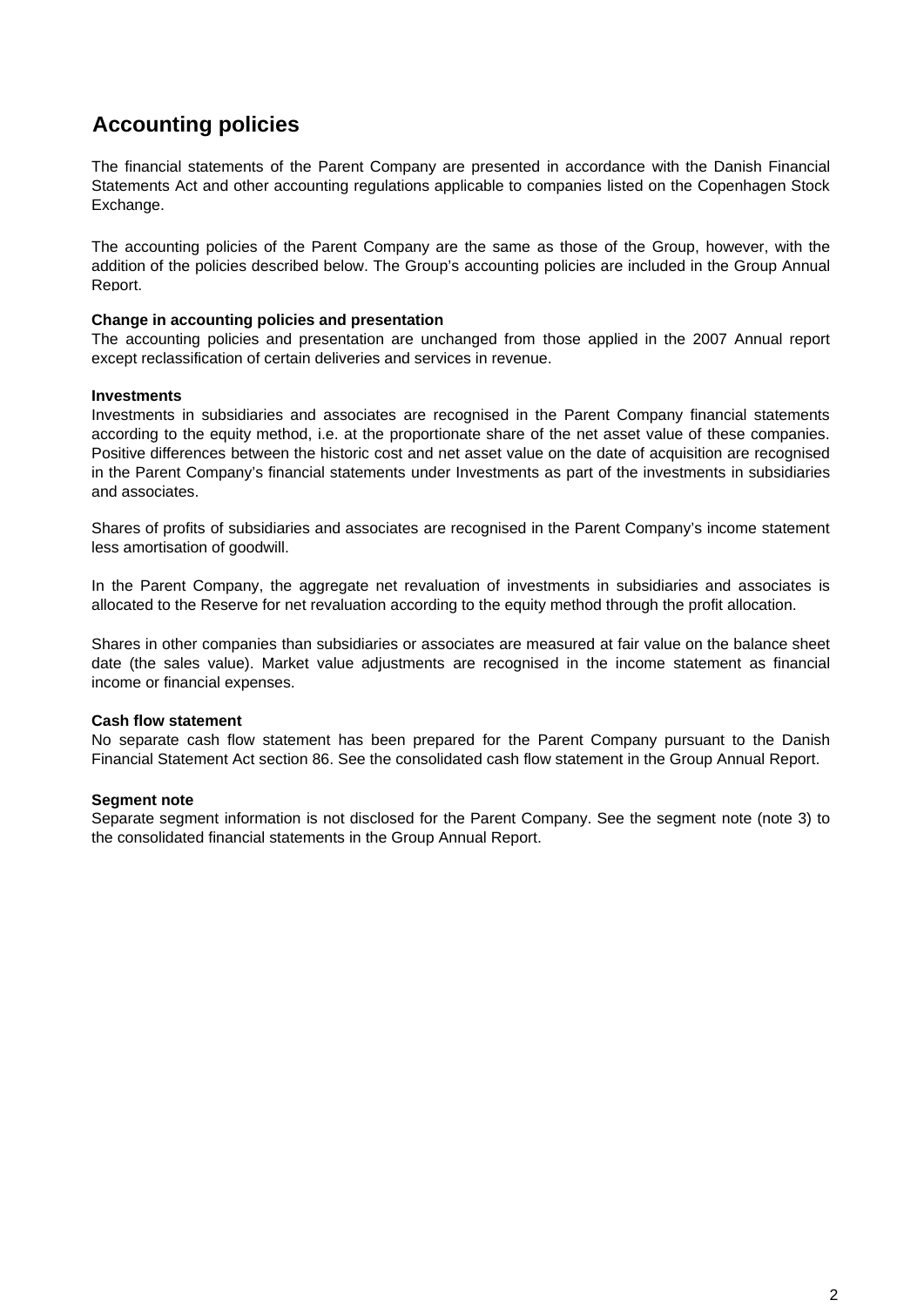### **Income statement**

1 January - 31 December

| <b>Note</b>    | <b>DKK</b> million                                                     | 2008    | 2007    |
|----------------|------------------------------------------------------------------------|---------|---------|
|                | Traffic revenue                                                        | 1,675.9 | 1,626.2 |
|                | Concession revenue                                                     | 807.0   | 728.7   |
|                | Rent                                                                   | 230.3   | 217.3   |
|                | Sale of services, etc.                                                 | 149.3   | 105.4   |
| 1              | <b>Revenue</b>                                                         | 2,862.5 | 2,677.6 |
| $\overline{2}$ | Other income                                                           | 1.7     | 127.9   |
| 3              | <b>External costs</b>                                                  | 442.3   | 327.2   |
| 4              | Staff costs                                                            | 901.6   | 872.1   |
| 5              | Amortisation and depreciation                                          | 382.6   | 344.0   |
|                | <b>Operating profit</b>                                                | 1,137.7 | 1,262.2 |
| 6              | Profit from investment subsidiaries after tax                          | 52.7    | 117.0   |
| 6              | Profit from investments in associates after tax                        | (37.3)  | 35.5    |
| $\overline{7}$ | Financial income                                                       | 37.8    | 52.2    |
| 8              | Financial expenses                                                     | 177.3   | 161.5   |
|                | Profit before tax                                                      | 1,013.6 | 1,305.4 |
| 9              | Tax on profit for the year                                             | 258.3   | 199.1   |
|                | Profit for the year                                                    | 755.3   | 1,106.3 |
|                | Profit allocation:                                                     |         |         |
|                | Transfer to reserve for net revaluation according to the equity method | 5.0     | 131.4   |
|                | Retained earnings                                                      | 66.9    | (137.6) |
|                | Dividend declared 14 August 2008                                       | 423.4   | 200.0   |
|                | Proposed dividend                                                      | 260.0   | 912.5   |
|                |                                                                        | 755.3   | 1,106.3 |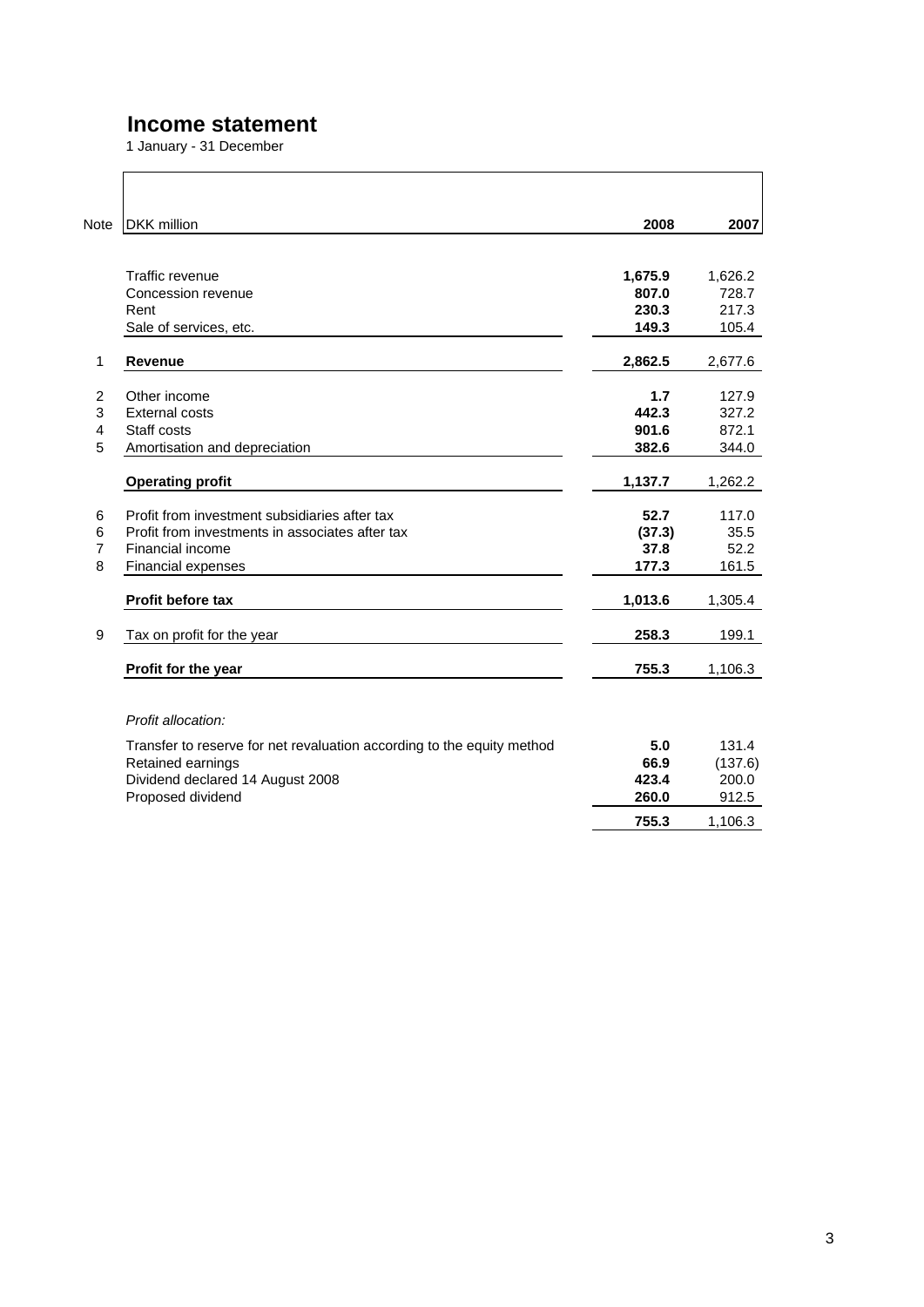### **Balance sheet**

As at 31 December

|      | Assets                                           |         |         |
|------|--------------------------------------------------|---------|---------|
| Note | <b>DKK</b> million                               | 2008    | 2007    |
|      | <b>NON-CURRENT ASSETS</b>                        |         |         |
| 10   | <b>Total intangible assets</b>                   | 153.1   | 143.0   |
| 11   | Property, plant and equipment                    |         |         |
|      | Land and buildings                               | 3,132.2 | 3,214.7 |
|      | Investment properties                            | 164.3   | 164.3   |
|      | Plant and machinery                              | 2,229.5 | 2,234.7 |
|      | Other fixtures and fittings, tools and equipment | 332.2   | 310.1   |
|      | Property, plant and equipment in progress        | 910.5   | 412.6   |
|      | Total property, plant and equipment              | 6,768.7 | 6,336.4 |
|      | <b>Investments</b>                               |         |         |
| 12   | Investments in subsidiaries                      | 90.2    | 187.0   |
| 12   | Investments in associates                        | 158.3   | 106.8   |
| 13   | Other investments                                | 3.0     | 1.3     |
|      | <b>Total investments</b>                         | 251.5   | 295.1   |
|      | <b>Non-current assets</b>                        | 7,173.3 | 6,774.5 |
|      | <b>CURRENT ASSETS</b>                            |         |         |
|      | <b>Receivables</b>                               |         |         |
| 14   | Trade receivables                                | 276.5   | 247.3   |
|      | Receivables from subsidiaries                    | 385.1   | 264.1   |
|      | Other receivables                                | 12.3    | 17.9    |
| 9    | Income tax receivable                            | 0.0     | 12.8    |
|      | Prepayments                                      | 32.6    | 32.5    |
|      | <b>Total receivables</b>                         | 706.5   | 574.6   |
|      | Cash                                             | 2.6     | 0.4     |
|      | <b>Total current assets</b>                      | 709.1   | 575.0   |
|      | <b>Total assets</b>                              | 7,882.4 | 7,349.5 |
|      |                                                  |         |         |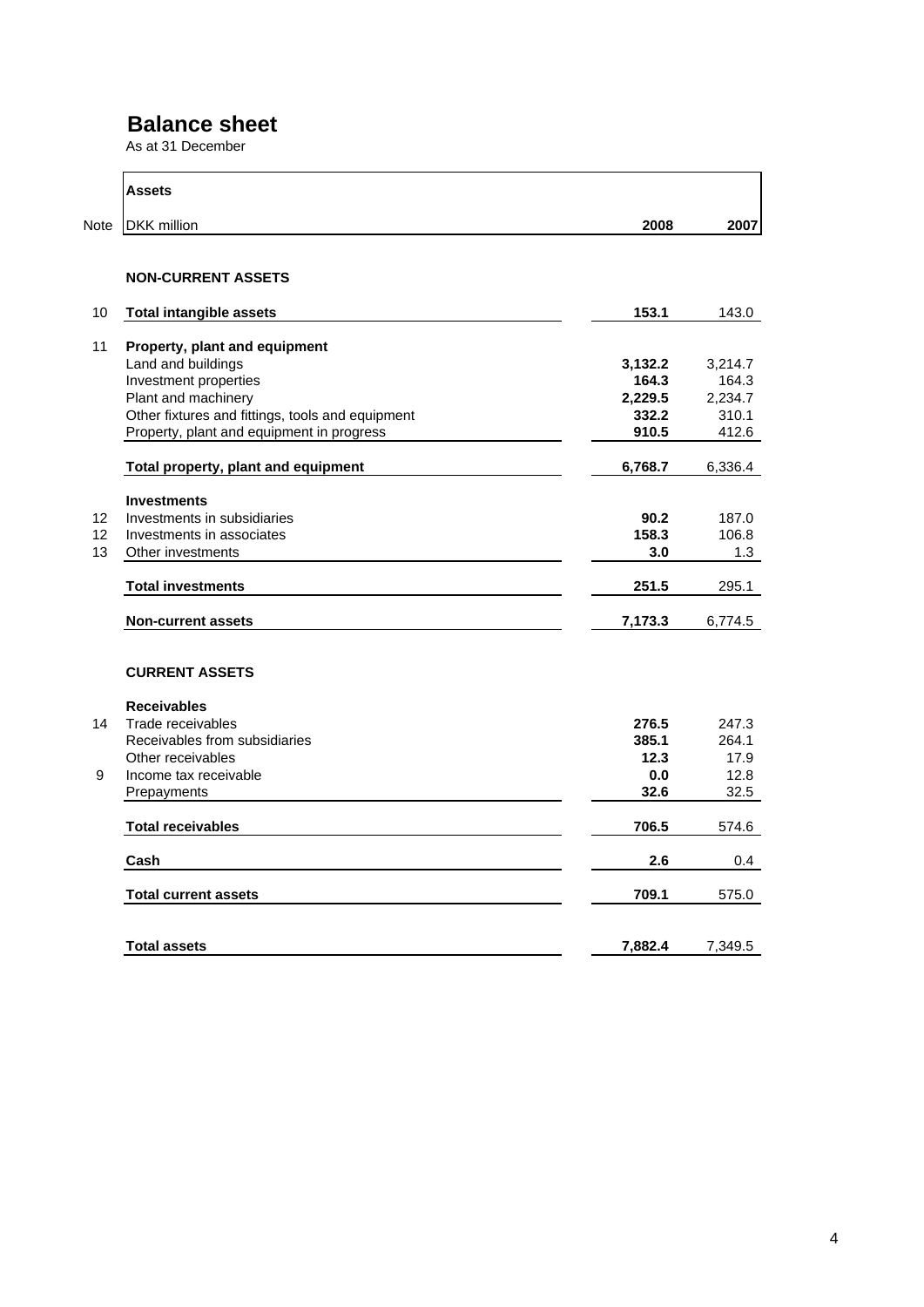### **Balance sheet**

As at 31 December

|             | <b>Equity and liabilities</b>                  |         |         |
|-------------|------------------------------------------------|---------|---------|
| <b>Note</b> | <b>DKK</b> million                             | 2008    | 2007    |
|             | <b>EQUITY</b>                                  |         |         |
|             | Share capital                                  | 784.8   | 784.8   |
|             | Net revaluation according to the equity method | 194.8   | 54.9    |
|             | Retained earnings                              | 1,955.9 | 1,889.2 |
|             | Proposal on dividends                          | 260.0   | 912.5   |
|             | <b>Total equity</b>                            | 3,195.5 | 3,641.4 |
|             | <b>PROVISIONS</b>                              |         |         |
| 9           | Deferred tax                                   | 770.9   | 765.6   |
|             | <b>Total provisions</b>                        | 770.9   | 765.6   |
|             |                                                |         |         |
|             | <b>NON-CURRENT LIABILITIES</b>                 |         |         |
| 15          | <b>Financial institutions</b>                  | 2,047.1 | 2,001.1 |
|             | Other payables                                 | 262.8   | 373.4   |
|             | <b>Total non-current liabilities</b>           | 2,309.9 | 2,374.5 |
|             | <b>CURRENT LIABILITIES</b>                     |         |         |
| 15          | <b>Financial institutions</b>                  | 940.2   | 79.6    |
|             | Prepayments from customers                     | 99.9    | 89.6    |
|             | Trade payables                                 | 189.6   | 199.3   |
| 9           | Income tax payable                             | 168.5   | 0.0     |
| 16          | Other payables                                 | 200.0   | 185.6   |
|             | Deferred income                                | 7.9     | 13.9    |
|             | <b>Total current liabilities</b>               | 1,606.1 | 568.0   |
|             | <b>Total liabilities</b>                       | 3,916.0 | 2,942.5 |
|             | <b>Total equity and liabilities</b>            | 7,882.4 | 7,349.5 |

17 Financial commitments

18 Related parties

19 Concession for airport operation and charges regulations

20 Financial risks, including derivative financial instruments

21 Subsequent events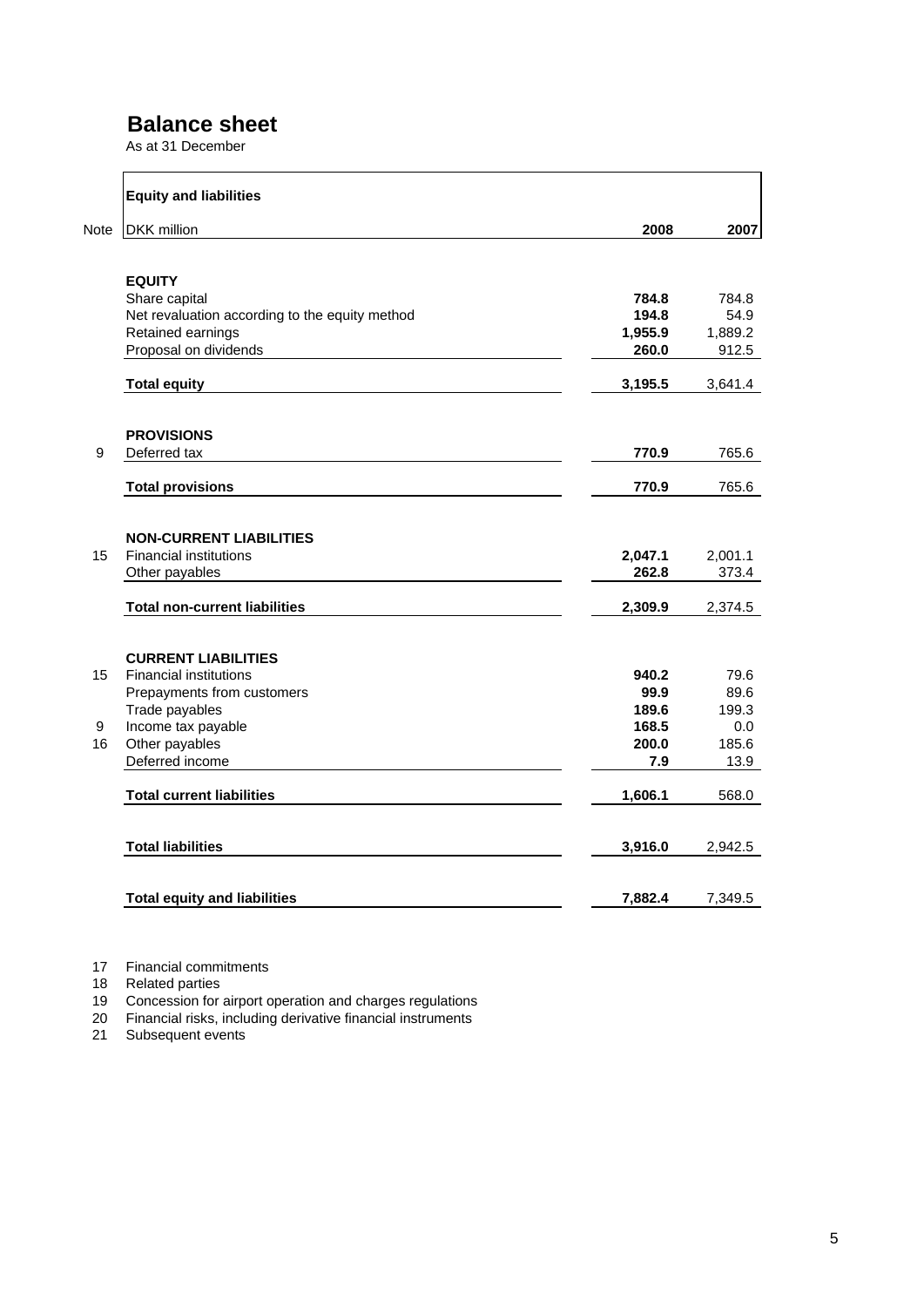| Statement of recognised income and expenses and changes in equity 2008 |  |  |
|------------------------------------------------------------------------|--|--|
|                                                                        |  |  |

|                                                                                                        |    |                     | Reserve for   | <b>Retained</b> | Proposed  |           |
|--------------------------------------------------------------------------------------------------------|----|---------------------|---------------|-----------------|-----------|-----------|
| <b>DKK</b> million                                                                                     |    | Notes Share capital | equity method | earnings        | dividend  | Total     |
|                                                                                                        |    |                     |               |                 |           |           |
| 1 January - 31 December 2008                                                                           |    |                     |               |                 |           |           |
| Balance at 1 January 2008                                                                              |    | 784.8               | 54.9          | 1,889.2         | 912.5     | 3,641.4   |
| Adjustment to the beginning of year                                                                    |    |                     |               | (0.2)           | 0.2       | 0.0       |
| Net profit for the year                                                                                |    |                     | 5.0           | 66.9            | 683.4     | 755.3     |
| Currency translation of investments in associates                                                      |    |                     | (12.3)        |                 |           | (12.3)    |
| Prior-year adjustment of investments in associates                                                     | 12 |                     | 92.9          |                 |           | 92.9      |
| Adjustment of investments in associates regarding hedging<br>instruments                               | 12 |                     | 18.5          |                 |           | 18.5      |
| Value adjustments of hedging instruments                                                               |    |                     | 110.6         |                 |           | 110.6     |
| Value adjustments of hedging instruments to "Financial"<br>incme and expenses" in the income statement | 8  |                     | (62.9)        |                 |           | (62.9)    |
| Tax of items recognised directly in equity                                                             |    |                     | (11.9)        |                 |           | (11.9)    |
| Dividends paid                                                                                         |    |                     |               |                 | (1,336.1) | (1,336.1) |
| Balance 31 December 2008                                                                               |    | 784.8               | 194.8         | 1,955.9         | 260.0     | 3,195.5   |

The Company's share capital consists of 7,848,000 shares of DKK 100 each. Retained earnings include proposed dividends of DKK 260.0 million. Proposed dividend per share amounts to DKK 33.1. Based on the interim profit for the six months ended 30 June 2008, an interim dividend of DKK 423.4 million was distributed on 12 August 2008 equivalent to DKK 54.0 per share.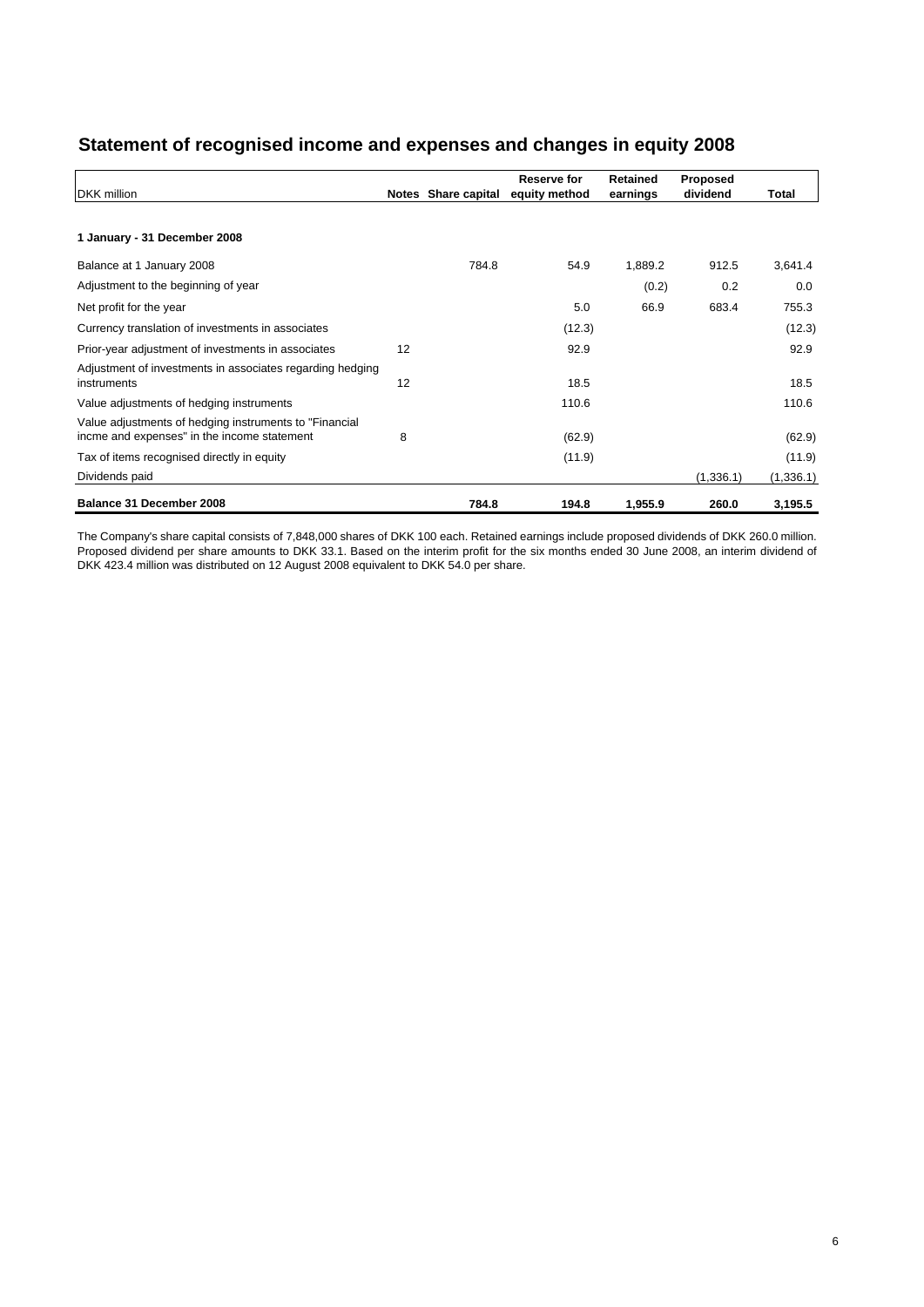| Statement of recognised income and expenses and changes in equity 2007 |
|------------------------------------------------------------------------|
|------------------------------------------------------------------------|

| <b>DKK</b> million                                                                                              |    |                     | Reserve for   | <b>Retained</b> | Proposed<br>dividend |           |
|-----------------------------------------------------------------------------------------------------------------|----|---------------------|---------------|-----------------|----------------------|-----------|
|                                                                                                                 |    | Notes Share capital | equity method | earnings        |                      | Total     |
| 1 January - 31 December 2007                                                                                    |    |                     |               |                 |                      |           |
| Balance at 1 January 2007                                                                                       |    | 784.8               | 0.0           | 1,731.4         | 826.4                | 3,342.6   |
| Adjustment of negative reserve (beginning of year)                                                              |    |                     | (295.4)       | 295.4           |                      | 0.0       |
| Net profit for the year                                                                                         |    |                     | 131.4         | (137.6)         | 1,112.5              | 1,106.3   |
| Currency translation of investments in associates                                                               |    |                     | (22.9)        |                 |                      | (22.9)    |
| Adjustment of investments in associated companies<br>regarding hedging instruments                              | 12 |                     | (10.0)        |                 |                      | (10.0)    |
| Adjustment of investments in associated companies<br>regarding actuarial gains/(losses)                         | 12 |                     | 19.3          |                 |                      | 19.3      |
| Reversal of currency translations in associates on<br>divestment transferred to "Other income" in the income    |    |                     |               |                 |                      |           |
| statement                                                                                                       |    |                     | 184.4         |                 |                      | 184.4     |
| Value adjustments of hedging instruments                                                                        |    |                     | (68.1)        |                 |                      | (68.1)    |
| Value adjustments of hedging instruments to "Financial"<br>incme and expenses" in the income statement          | 8  |                     | 175.8         |                 |                      | 175.8     |
| Tax of items recognised directly in equity                                                                      |    |                     | (27.0)        |                 |                      | (27.0)    |
| Value adjustments of hedging reserve on divestment of<br>associates transferred to "Other income" in the income |    |                     |               |                 |                      |           |
| statement                                                                                                       |    |                     | (39.2)        |                 |                      | (39.2)    |
| Currency translation of accumulated goodwill                                                                    |    |                     | 6.6           |                 |                      | 6.6       |
| Dividends paid                                                                                                  |    |                     |               |                 | (1,026.4)            | (1,026.4) |
| Balance 31 December 2007                                                                                        |    | 784.8               | 54.9          | 1.889.2         | 912.5                | 3.641.4   |

The Company's share capital consists of 7,848,000 shares of DKK 100 each. Retained earnings include proposed dividends of DKK 912.5 million. Proposed dividend per share amounts to DKK 116.3. Based on the interim profit for the six months ended 30 June 2007, an interim dividend of DKK 200.0 million was distributed on 14 August 2007 equivalent to DKK 25.5 per share.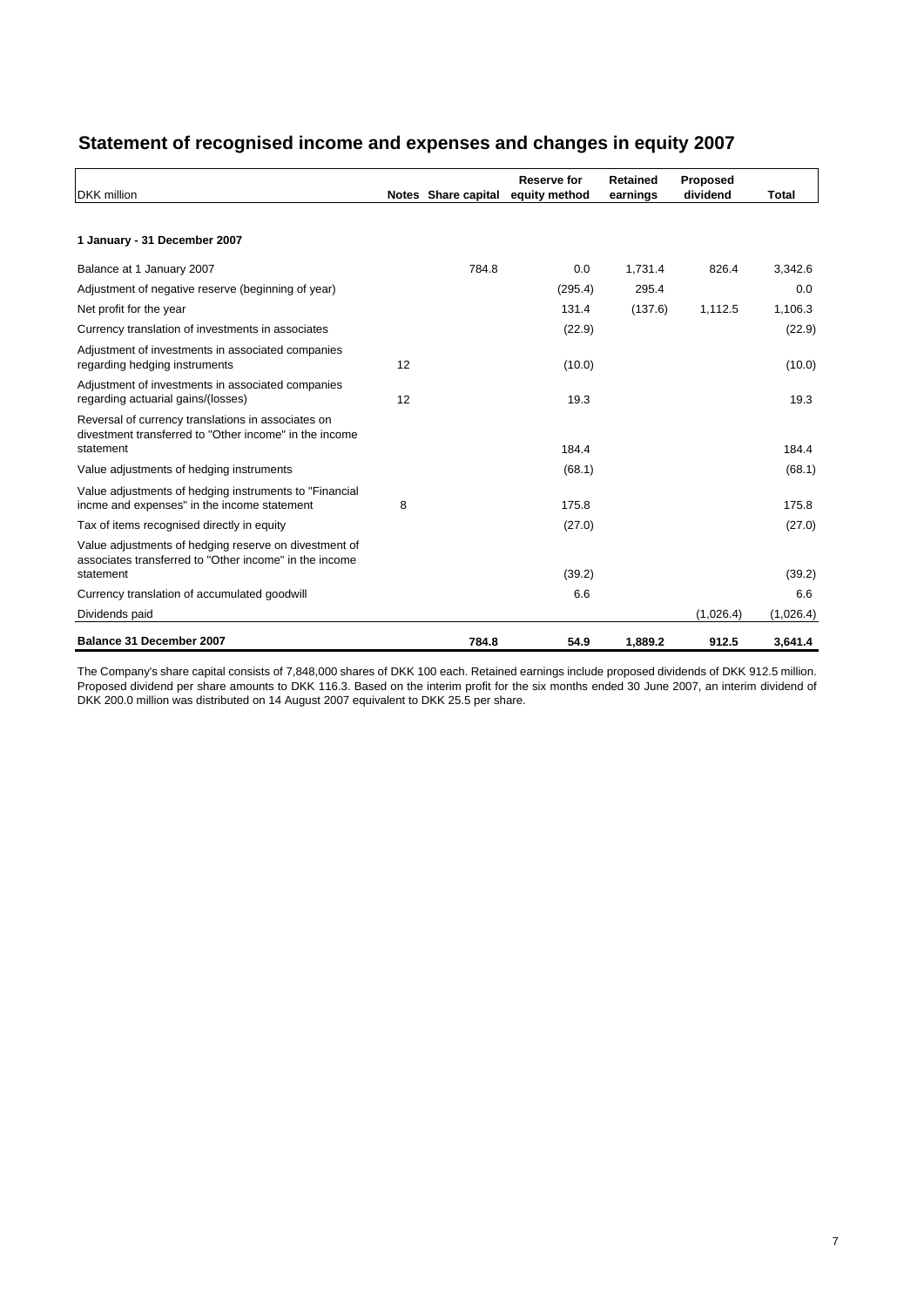| Notes to the financial statements |  |  |  |  |
|-----------------------------------|--|--|--|--|
|-----------------------------------|--|--|--|--|

Note DKK million **2008** 2007

#### 1 **Revenue**

| <b>Traffic revenue</b>          |         |         |
|---------------------------------|---------|---------|
| Take-off charges                | 517.5   | 492.3   |
| Passenger charges               | 708.1   | 679.8   |
| Security charges                | 300.5   | 307.3   |
| Handling                        | 103.1   | 100.8   |
| Parking charges, CUTE, etc.     | 46.7    | 46.0    |
| <b>Total traffic revenue</b>    | 1,675.9 | 1,626.2 |
| <b>Concession revenue</b>       |         |         |
| Shopping centre                 | 554.0   | 470.6   |
| Other concession revenue        | 253.0   | 258.1   |
| <b>Total concession revenue</b> | 807.0   | 728.7   |
| Rent                            |         |         |
| Rent from premises              | 154.5   | 147.0   |
| Rent from land                  | 67.5    | 61.8    |
| Other rent                      | 8.3     | 8.5     |
| <b>Total rent</b>               | 230.3   | 217.3   |
| Sales of services, etc.         | 149.3   | 105.4   |
| <b>Total revenue</b>            | 2,862.5 | 2,677.6 |

The statement above has been changed as compared with the specifications of revenue in the 2007 Annual Report to the effect that handling has been reclassified to traffic revenue (from concession revenue in 2007), and CUTE revenue has been reclassified to other charges under traffic revenue (from sale of services, etc. in 2007). The comparative figures for 2007 have been restated accordingly. See note 3 to the consolidated financial statements.

#### 2 **Other income**

| Sales of assets<br>Divestments in HMA, ASUR and ITA | 1.7<br>0.0 | (2.9)<br>130.8 |
|-----------------------------------------------------|------------|----------------|
| <b>Total other income</b>                           | 1.7        | 127.9          |
| 3<br><b>External costs</b>                          |            |                |
| Operation and management                            | 209.5      | 190.5          |
| Energy                                              | 41.6       | 37.9           |
| Administration                                      | 92.6       | 71.7           |
| Other                                               | 98.6       | 27.1           |
| <b>Total external costs</b>                         | 442.3      | 327.2          |

Audit fee to PricewaterhouseCoopers, the auditors appointed at the annual general meting, amounted to DKK 1.4 million (2007: DKK 1.3 million). Audit fee to Pricewaterhouse for non-audit services was DKK 0.7 million (2007: DKK 0.9 million).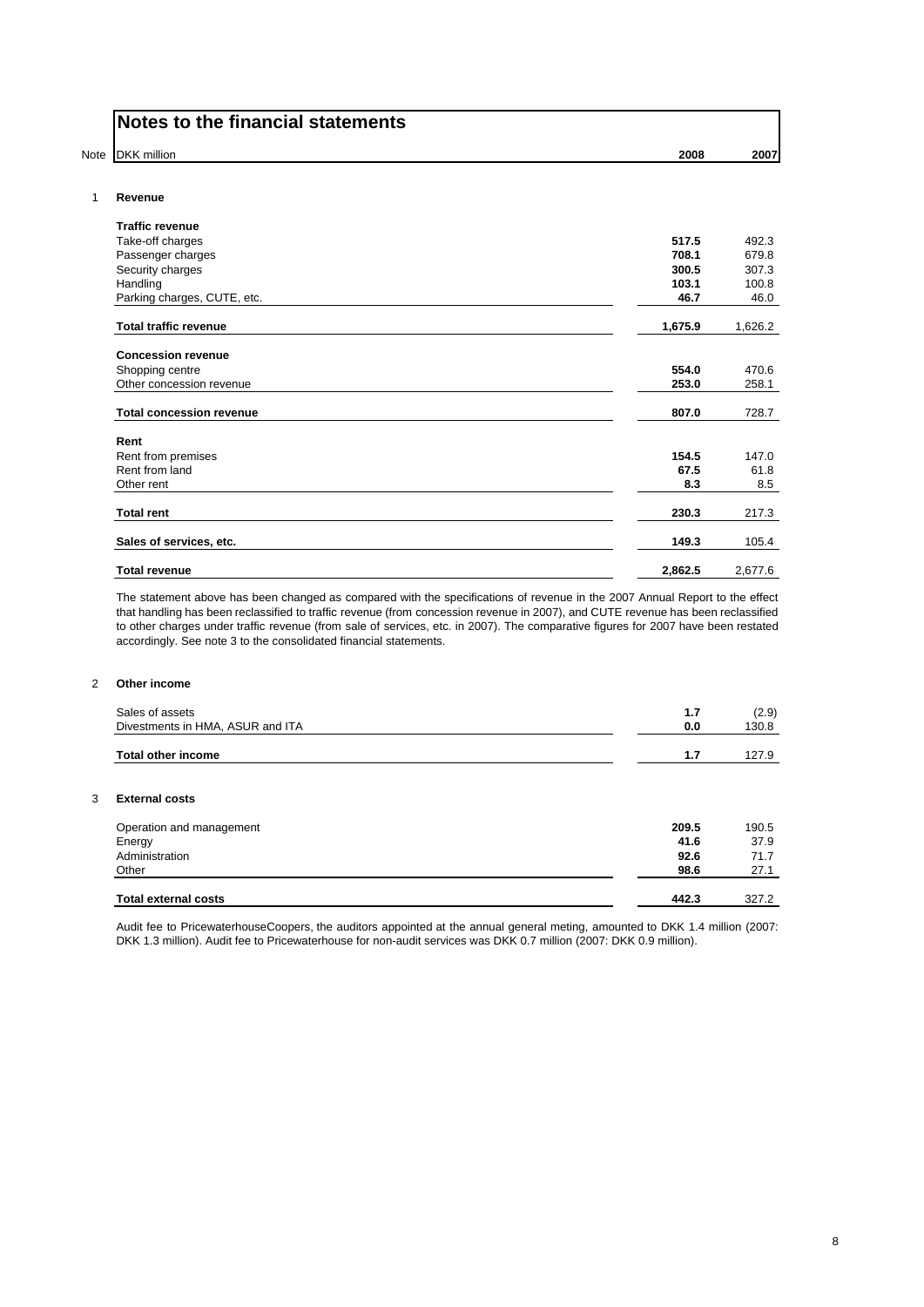| Notes to the financial statements |      |      |
|-----------------------------------|------|------|
| Note DKK million                  | 2008 | 2007 |

#### 4 **Staff costs**

| Salaries and wages                      | 868.7 | 808.5 |
|-----------------------------------------|-------|-------|
| Pensions                                | 68.8  | 64.8  |
| Other social security costs             | 4.7   | 4.3   |
| Other staff costs                       | 53.8  | 53.0  |
|                                         | 996.0 | 930.6 |
| Less amount capitalised as fixed assets | 94.4  | 58.5  |
| <b>Total staff cost</b>                 | 901.6 | 872.1 |

The average number of people employed by CPH in 2008 was 1,949 full-time equivalents (2007: 1,830 full-time equivalents) For information on emoluments to the members of the Supervisory Board and Executive Board, see note 7 in the Group Annual Report.

#### 5 **Amortisation and depreciation**

| Software                                                         | 41.5  | 23.1  |
|------------------------------------------------------------------|-------|-------|
| Land and buildings                                               | 147.0 | 142.6 |
| Plant and machinery                                              | 134.5 | 121.8 |
| Other fixtures and fittings, tools and equipment                 | 59.6  | 56.5  |
| <b>Total amortisation and depreciation</b>                       | 382.6 | 344.0 |
| Profit from investments in subsidiaries after tax                |       |       |
| Copenhagen Airports' Hotel and Real Estate Company A/S, Denmark  | 26.6  | 108.1 |
| Copenhagen Airports International A/S, Denmark                   | 26.1  | 8.9   |
| Total profit from investments in subsidiaries after tax          | 52.7  | 117.0 |
| Profit from investments in associates after tax                  |       |       |
|                                                                  |       |       |
| CPH Group Ltd., United Kingdom                                   |       |       |
| Hainan Meilan Airport Company Ltd., People's Republic of China   |       |       |
| Inversiones y Tecnicas Aeroportuarias S.A. de C.V. (ITA), Mexico |       |       |
| Grupo Aeroportuario del Sureste S.A.B. de C.V. (ASUR), Mexico    |       |       |

Profit from investment in associates is shown in one line, since the Annual Reports have not yet been released.

#### 7 **Financial income**

| Interest on balances with banks, etc.                   | 2.9  | 6.0  |
|---------------------------------------------------------|------|------|
| Interest on intercompany accounts with subsidiaries     | 17.5 | 15.2 |
| Interest on other receivables                           | 3.3  | 1.6  |
| Exchange gains                                          | 14.1 | 11.3 |
| Gains from sales of shares                              | 0.0  | 2.8  |
| Gains related to the settlement of hedging transactions | 0.0  | 15.3 |
| <b>Total financial income</b>                           | 37.8 | 52.2 |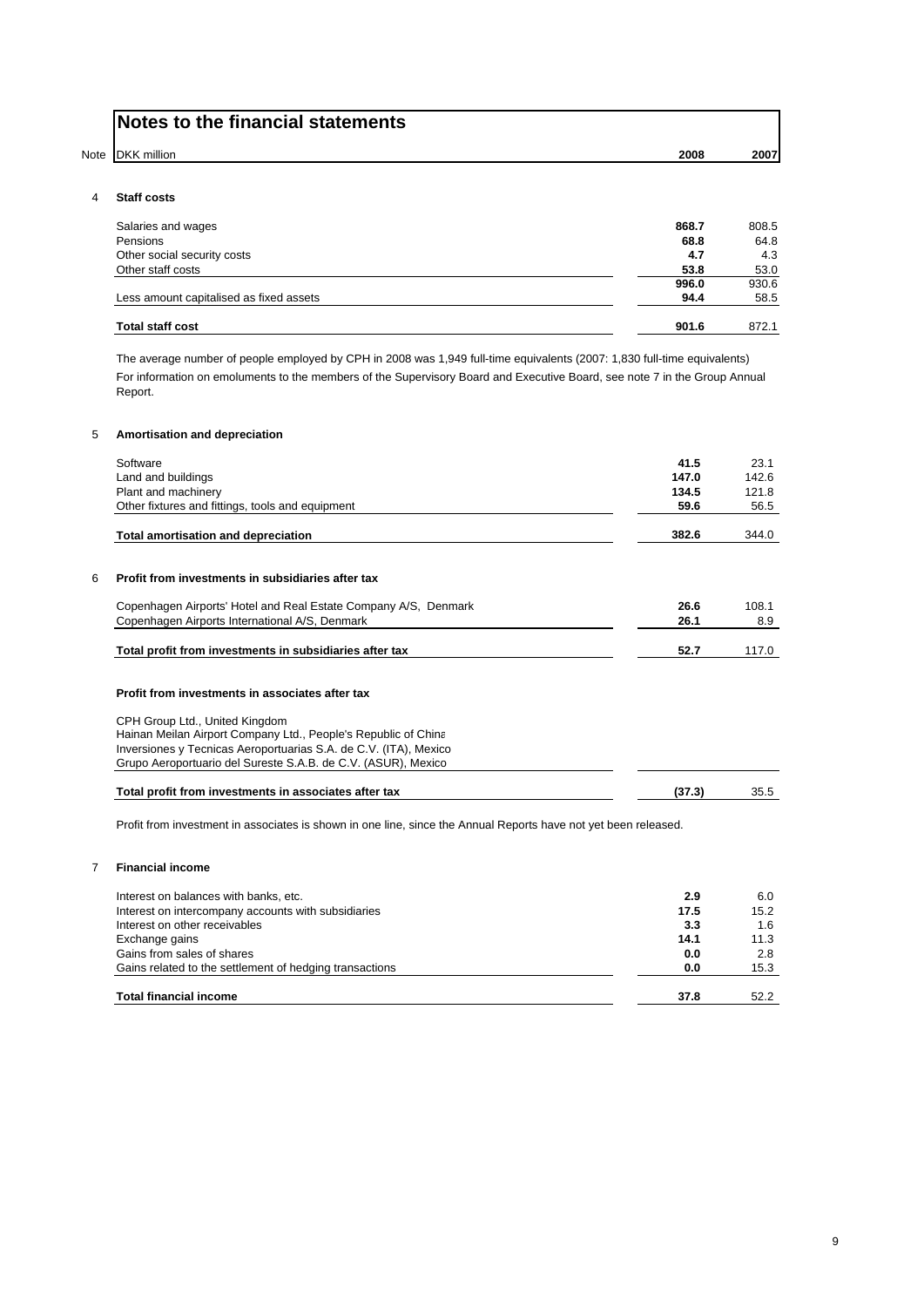|   | Notes to the financial statements |      |      |
|---|-----------------------------------|------|------|
|   | Note DKK million                  | 2008 | 2007 |
| 8 | <b>Financial expenses</b>         |      |      |

| Interest on debt to financial institutions, etc. | 167.4 | 146.9 |
|--------------------------------------------------|-------|-------|
| Exchange losses                                  | 7.0   | 10.9  |
| Other financing costs                            | 2.2   |       |
| Amortisation of loan costs                       | 0.7   | 1.6   |
|                                                  |       |       |
| <b>Total financial expenses</b>                  | 177.3 | 161.5 |

Exchange gains in 2008 included an unrealised exchange loss of DKK 62.9 million (2007: exchange gain of DKK 175.8 million) related to a long-term loan denominated in US dollars offset by unrealised exchange gains on currency swaps of DKK 62.9 million (2007: exchange loss of DKK 175.8 million) relating to the same loan.

#### 9 **Tax on profit for the year**

For a specification of corporation tax, see note 12 to the Group Annual Report

#### 10 **Intangible assets**

| <b>Software</b>                                |        |         |
|------------------------------------------------|--------|---------|
| Cost                                           |        |         |
| Accumulated cost at 1 January                  | 270.9  | 165.0   |
| Completion of assets in progress               | 39.0   | 105.9   |
| Accumulated cost at 31 December                | 309.9  | 270.9   |
| Amortisation                                   |        |         |
| Accumulated amortisation at 1 January          | 132.4  | 109.3   |
| Amortisation                                   | 41.5   | 23.1    |
|                                                |        |         |
| <b>Accumulated amortisation at 31 December</b> | 173.9  | 132.4   |
|                                                |        |         |
| Carrying amount at 31 December                 | 136.0  | 138.5   |
| Software in progress                           |        |         |
| Cost                                           |        |         |
| Accumulated cost at 1 January                  | 4.5    | 0.1     |
| Additions                                      | 51.6   | 110.3   |
| Completion of assets in progress               | (39.0) | (105.9) |
| Carrying amount at 31 December                 | 17.1   | 4.5     |
|                                                |        |         |
| <b>Total intangible assets</b>                 | 153.1  | 143.0   |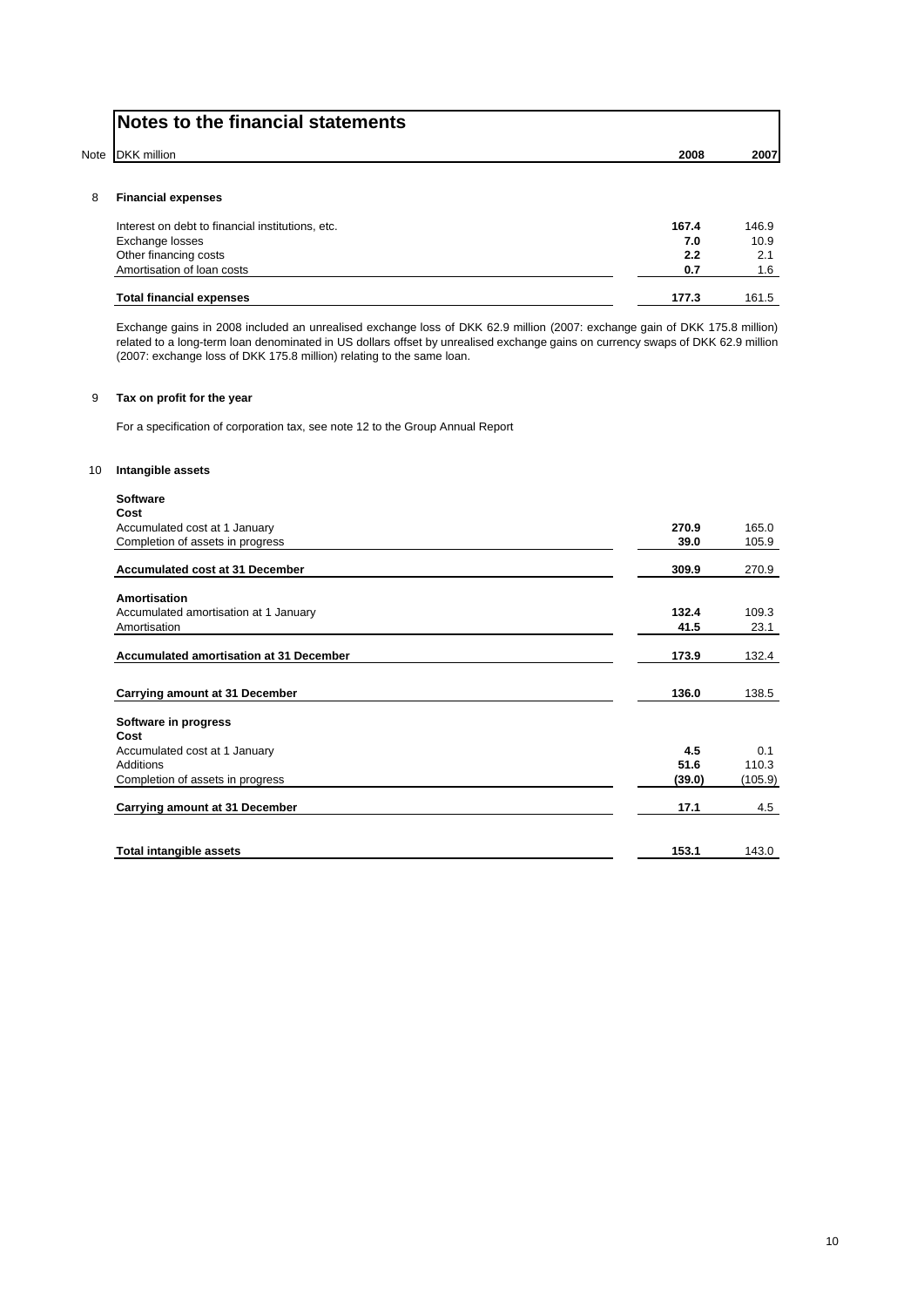| <b>DKK</b> million                                                                                                                                                                                                                                    | 2008            |                  |
|-------------------------------------------------------------------------------------------------------------------------------------------------------------------------------------------------------------------------------------------------------|-----------------|------------------|
| Property, plant and equipment                                                                                                                                                                                                                         |                 |                  |
| Land and buildings                                                                                                                                                                                                                                    |                 |                  |
| Cost                                                                                                                                                                                                                                                  |                 |                  |
| Accumulated cost at 1 January<br>Completion of assets under construction                                                                                                                                                                              | 4,982.7<br>64.5 | 4,613.5<br>369.2 |
|                                                                                                                                                                                                                                                       |                 |                  |
| <b>Accumulated cost at 31 December</b>                                                                                                                                                                                                                | 5,047.2         | 4,982.7          |
| <b>Depreciation</b>                                                                                                                                                                                                                                   |                 |                  |
| Accumulated depreciation at 1 January                                                                                                                                                                                                                 | 1,768.0         | 1,625.4          |
| Depreciation                                                                                                                                                                                                                                          | 147.0           | 142.6            |
| <b>Accumulated amortisation at 31 December</b>                                                                                                                                                                                                        | 1,915.0         | 1,768.0          |
|                                                                                                                                                                                                                                                       |                 |                  |
|                                                                                                                                                                                                                                                       |                 |                  |
| Carrying amount at 31 December                                                                                                                                                                                                                        | 3.132.2         | 3,214.7          |
|                                                                                                                                                                                                                                                       |                 |                  |
| Of which leased assets                                                                                                                                                                                                                                | 419.9           | 436.1            |
| Public property evaluation for 2008 is DKK 422.2 million (2007: DKK 421.1 million).                                                                                                                                                                   |                 |                  |
| <b>Investment property</b>                                                                                                                                                                                                                            |                 |                  |
| Cost<br>Accumulated cost at 1 January                                                                                                                                                                                                                 | 164.3           | 164.3            |
|                                                                                                                                                                                                                                                       |                 |                  |
| <b>Accumulated cost at 31 December</b>                                                                                                                                                                                                                | 164.3           | 164.3            |
|                                                                                                                                                                                                                                                       |                 |                  |
| Carrying amount at 31 December                                                                                                                                                                                                                        | 164.3           | 164.3            |
| Investment properties comprise land acquired with a view to developing the Copenhagen Airport Business Park.                                                                                                                                          |                 |                  |
| The market value of investment properties was DKK 199.9 million as at 31 December 2008 (2007: DKK 199.9 million). The<br>determination of market value is based upon statements from external valuers from 2006. The determination of market value is |                 |                  |
| supported by market evidence of prices of land.                                                                                                                                                                                                       |                 |                  |

| Accumulated cost at 1 January           | 4,515.0 | 4,225.2 |
|-----------------------------------------|---------|---------|
| Completion of assets under construction | 129.3   | 289.8   |
| Accumulated cost at 31 December         | 4.644.3 | 4,515.0 |
| Depreciation                            |         |         |
| Accumulated depreciation at 1 January   | 2,280.3 | 2,158.5 |
| Depreciation                            | 134.5   | 121.8   |
| Accumulated amortisation at 31 December | 2,414.8 | 2,280.3 |
|                                         |         |         |
| Carrying amount at 31 December          | 2,229.5 | 2.234.7 |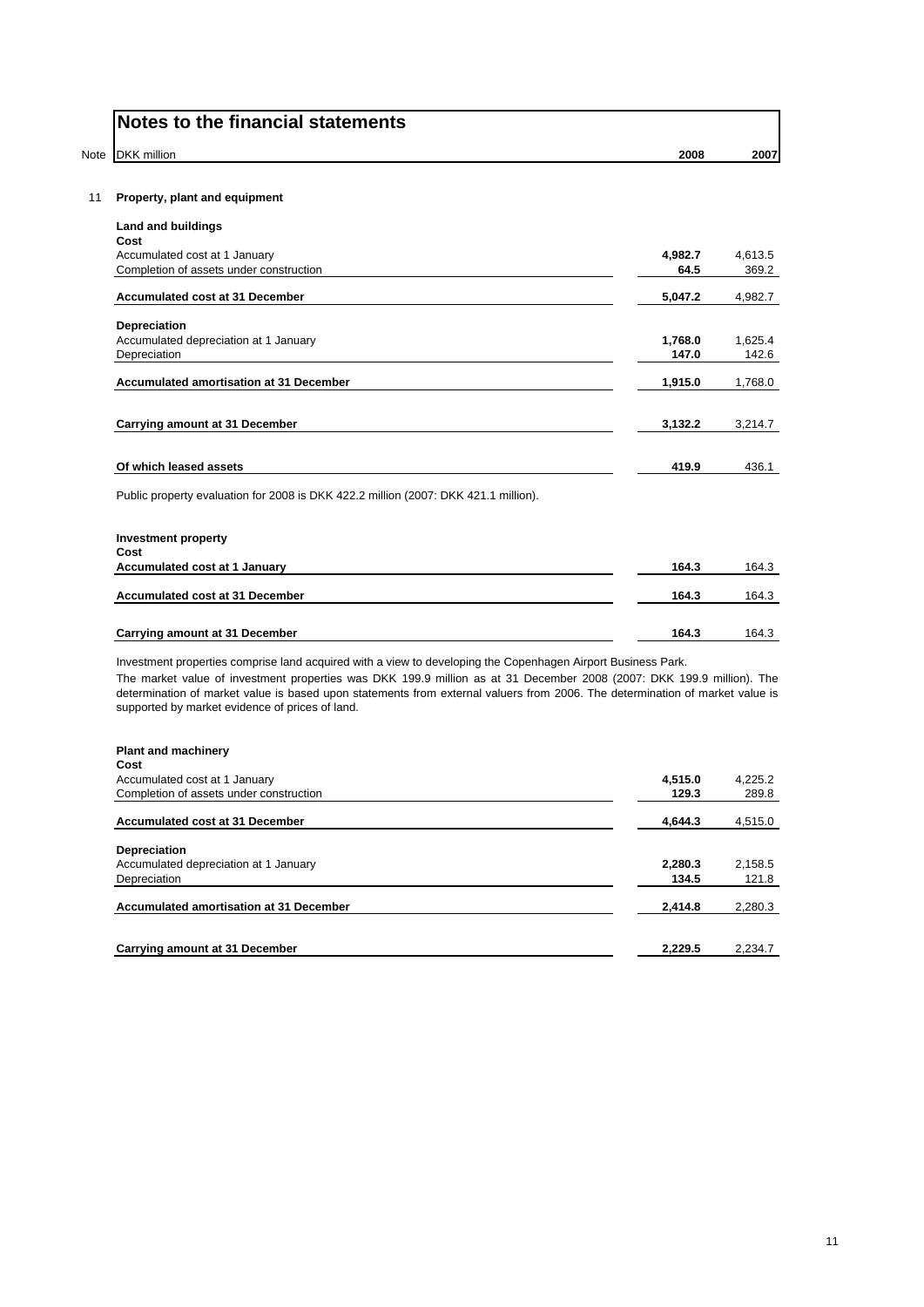|      | Notes to the financial statements                        |         |         |
|------|----------------------------------------------------------|---------|---------|
| Note | <b>DKK</b> million                                       | 2008    | 2007    |
| 11   | Property, plant and equipment (continued)                |         |         |
|      | Other fixtures and fittings, tools and equipment<br>Cost |         |         |
|      | Accumulated cost at 1 January                            | 1,207.1 | 1,152.6 |
|      | Disposals                                                | (8.8)   | (9.6)   |
|      | Completion of assets under construction                  | 82.0    | 64.1    |
|      | <b>Accumulated cost at 31 December</b>                   | 1,280.3 | 1,207.1 |
|      | <b>Depreciation</b>                                      |         |         |
|      | Accumulated depreciation at 1 January                    | 897.0   | 847.1   |
|      | Depreciation                                             | 59.6    | 56.5    |
|      | Depreciation on disposals                                | (8.5)   | (6.6)   |
|      | <b>Accumulated amortisation at 31 December</b>           | 948.1   | 897.0   |
|      | Carrying amount at 31 December                           | 332.2   | 310.1   |
|      | Property, plant and equipment under construction<br>Cost |         |         |
|      | Accumulated cost at 1 January                            | 412.6   | 443.3   |
|      | Additions                                                | 773.7   | 692.4   |
|      | Completion of assets under construction                  | (275.8) | (723.1) |
|      | Accumulated cost at 31 December                          | 910.5   | 412.6   |
| 12   | <b>Investments</b>                                       |         |         |
|      | Investments in subsidiaries<br>Cost                      |         |         |
|      | Accumulated cost at 1 January                            | 209.4   | 209.4   |
|      | Accumulated cost at 31 December                          | 209.4   | 209.4   |
|      | <b>Revaluation and impairment</b>                        |         |         |
|      | Accumulated revaluation and impairment at 1 January      | (22.4)  | (139.4) |
|      | <b>Dividends</b>                                         | (149.5) | 0.0     |
|      | Profit/(loss) after tax                                  | 52.7    | 117.0   |
|      | <b>Accumulated revaluation at 31 December</b>            | (119.2) | (22.4)  |
|      | <b>Carrying amount at 31 December</b>                    | 90.2    | 187.0   |
|      |                                                          |         |         |

Investment in subsidiaries hereafter comprises the 100% held subsidaries Copenhagen Airports Internaional A/S and Copenhagen Airports' Hotel and Real Estate Company A/S.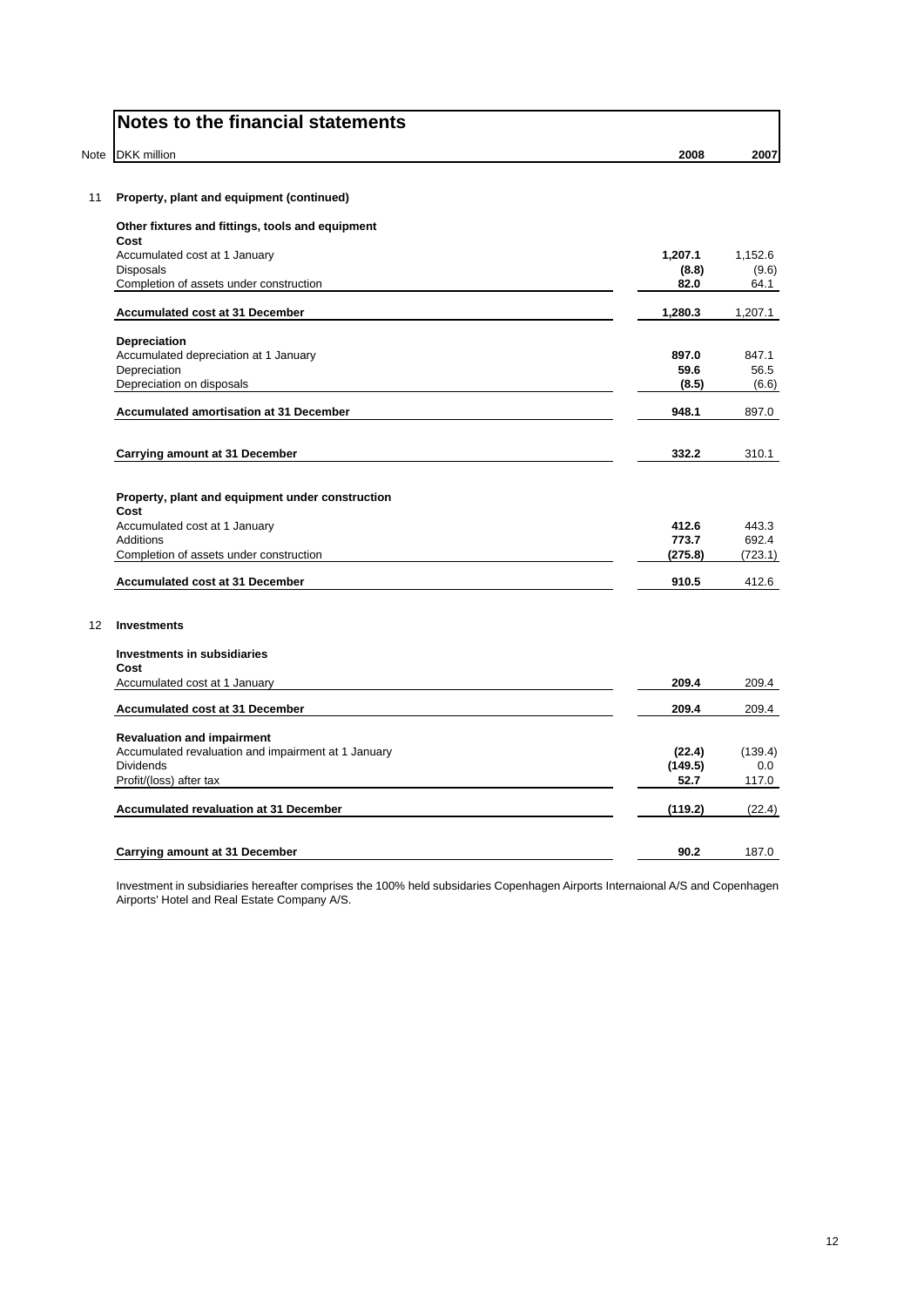| <b>DKK</b> million                                                                                                                                                                                                                                                                                                                                                                                                                                                                                                                                                                                                                                                                                                   | 2008         | 2007                                                      |
|----------------------------------------------------------------------------------------------------------------------------------------------------------------------------------------------------------------------------------------------------------------------------------------------------------------------------------------------------------------------------------------------------------------------------------------------------------------------------------------------------------------------------------------------------------------------------------------------------------------------------------------------------------------------------------------------------------------------|--------------|-----------------------------------------------------------|
|                                                                                                                                                                                                                                                                                                                                                                                                                                                                                                                                                                                                                                                                                                                      |              |                                                           |
| <b>Investments (continued)</b>                                                                                                                                                                                                                                                                                                                                                                                                                                                                                                                                                                                                                                                                                       |              |                                                           |
| <b>Investment in associates</b><br>Cost                                                                                                                                                                                                                                                                                                                                                                                                                                                                                                                                                                                                                                                                              |              |                                                           |
| Accumulated cost at 1 January                                                                                                                                                                                                                                                                                                                                                                                                                                                                                                                                                                                                                                                                                        | 973.6        | 1,547.0                                                   |
| Additions                                                                                                                                                                                                                                                                                                                                                                                                                                                                                                                                                                                                                                                                                                            | 0.0          | 0.0                                                       |
| Disposals                                                                                                                                                                                                                                                                                                                                                                                                                                                                                                                                                                                                                                                                                                            | 0.0          | (573.4)                                                   |
| Accumulated cost at 31 December                                                                                                                                                                                                                                                                                                                                                                                                                                                                                                                                                                                                                                                                                      | 973.6        | 973.6                                                     |
| <b>Revaluation and impairment</b>                                                                                                                                                                                                                                                                                                                                                                                                                                                                                                                                                                                                                                                                                    |              |                                                           |
|                                                                                                                                                                                                                                                                                                                                                                                                                                                                                                                                                                                                                                                                                                                      | (866.8)      | (830.3)                                                   |
|                                                                                                                                                                                                                                                                                                                                                                                                                                                                                                                                                                                                                                                                                                                      | 0.1          | 0.0                                                       |
|                                                                                                                                                                                                                                                                                                                                                                                                                                                                                                                                                                                                                                                                                                                      | 0.0          | (43.9)                                                    |
|                                                                                                                                                                                                                                                                                                                                                                                                                                                                                                                                                                                                                                                                                                                      | 0.0          | 19.3                                                      |
|                                                                                                                                                                                                                                                                                                                                                                                                                                                                                                                                                                                                                                                                                                                      | 18.5<br>92.9 | (10.0)                                                    |
| <b>Dividends</b>                                                                                                                                                                                                                                                                                                                                                                                                                                                                                                                                                                                                                                                                                                     | (10.4)       | 0.0<br>(21.1)                                             |
|                                                                                                                                                                                                                                                                                                                                                                                                                                                                                                                                                                                                                                                                                                                      | (12.3)       | (16.3)                                                    |
| Profit after tax                                                                                                                                                                                                                                                                                                                                                                                                                                                                                                                                                                                                                                                                                                     | (37.3)       | 50.1                                                      |
| Amortisation of value in excess of carrying amount under intangibles                                                                                                                                                                                                                                                                                                                                                                                                                                                                                                                                                                                                                                                 | 0.0          | (14.6)                                                    |
| <b>Accumulated revaluation at 31 December</b>                                                                                                                                                                                                                                                                                                                                                                                                                                                                                                                                                                                                                                                                        | (815.3)      | (866.8)                                                   |
|                                                                                                                                                                                                                                                                                                                                                                                                                                                                                                                                                                                                                                                                                                                      |              |                                                           |
| Carrying amount at 31 December                                                                                                                                                                                                                                                                                                                                                                                                                                                                                                                                                                                                                                                                                       | 158.3        | 106.8                                                     |
| Cost<br>Accumulated cost at 1 January                                                                                                                                                                                                                                                                                                                                                                                                                                                                                                                                                                                                                                                                                | 0.1          | 0.8                                                       |
|                                                                                                                                                                                                                                                                                                                                                                                                                                                                                                                                                                                                                                                                                                                      | 0.0          | (0.7)                                                     |
| Accumulated cost at 31 December                                                                                                                                                                                                                                                                                                                                                                                                                                                                                                                                                                                                                                                                                      | 0.1          | 0.1                                                       |
| <b>Revaluation and impairment</b>                                                                                                                                                                                                                                                                                                                                                                                                                                                                                                                                                                                                                                                                                    | 0.0          | 3.4                                                       |
|                                                                                                                                                                                                                                                                                                                                                                                                                                                                                                                                                                                                                                                                                                                      | 0.0          | 2.6                                                       |
| Reversal of revaluation and impairment regarding sals of shares                                                                                                                                                                                                                                                                                                                                                                                                                                                                                                                                                                                                                                                      | v.v          | (6.0)                                                     |
| Accumulated revaluation and impairment at 1 January<br>Adjustment to opening balance<br><b>Disposals</b><br>Adjustment of investments in associates regarding actuarial gains/(losses)<br>Adjustment of investments in associates regarding hedging instruments<br>Prior-year adjustment of investments in associates<br>Currency translations of investments in associates<br>For further information on associates, see note 12 in the Group Annual Report.<br><b>Other financial assets</b><br><b>Other investments</b><br><b>Disposals</b><br>Accumulated revaluation and impairment at 1 January<br>Market value adjustments<br><b>Accumulated revaluation at 31 December</b><br>Carrying amount at 31 December | 0.0          |                                                           |
|                                                                                                                                                                                                                                                                                                                                                                                                                                                                                                                                                                                                                                                                                                                      | 0.1          |                                                           |
|                                                                                                                                                                                                                                                                                                                                                                                                                                                                                                                                                                                                                                                                                                                      |              |                                                           |
|                                                                                                                                                                                                                                                                                                                                                                                                                                                                                                                                                                                                                                                                                                                      |              |                                                           |
| Other financial assets<br>Cost                                                                                                                                                                                                                                                                                                                                                                                                                                                                                                                                                                                                                                                                                       |              |                                                           |
| Accumulated cost at 1 January                                                                                                                                                                                                                                                                                                                                                                                                                                                                                                                                                                                                                                                                                        | 0.5          |                                                           |
| <b>Accumulated cost at 31 December</b>                                                                                                                                                                                                                                                                                                                                                                                                                                                                                                                                                                                                                                                                               | 0.5          |                                                           |
|                                                                                                                                                                                                                                                                                                                                                                                                                                                                                                                                                                                                                                                                                                                      |              |                                                           |
| <b>Revaluation and impairment</b>                                                                                                                                                                                                                                                                                                                                                                                                                                                                                                                                                                                                                                                                                    |              |                                                           |
| Accumulated revaluation and impairmant at 1. January<br>Fair value adjustments                                                                                                                                                                                                                                                                                                                                                                                                                                                                                                                                                                                                                                       | 0.7<br>1.7   |                                                           |
| Accumulated revaluation and impairmant at 31 December                                                                                                                                                                                                                                                                                                                                                                                                                                                                                                                                                                                                                                                                | 2.4          |                                                           |
|                                                                                                                                                                                                                                                                                                                                                                                                                                                                                                                                                                                                                                                                                                                      |              | $0.0\,$<br>0.1<br>$0.5\,$<br>$0.5\,$<br>0.0<br>0.7<br>0.7 |
| <b>Accumulated cost at 31 December</b>                                                                                                                                                                                                                                                                                                                                                                                                                                                                                                                                                                                                                                                                               | 2.9          | 1.2                                                       |
| <b>Accumulated other financial assets</b>                                                                                                                                                                                                                                                                                                                                                                                                                                                                                                                                                                                                                                                                            | 3.0          | 1.3                                                       |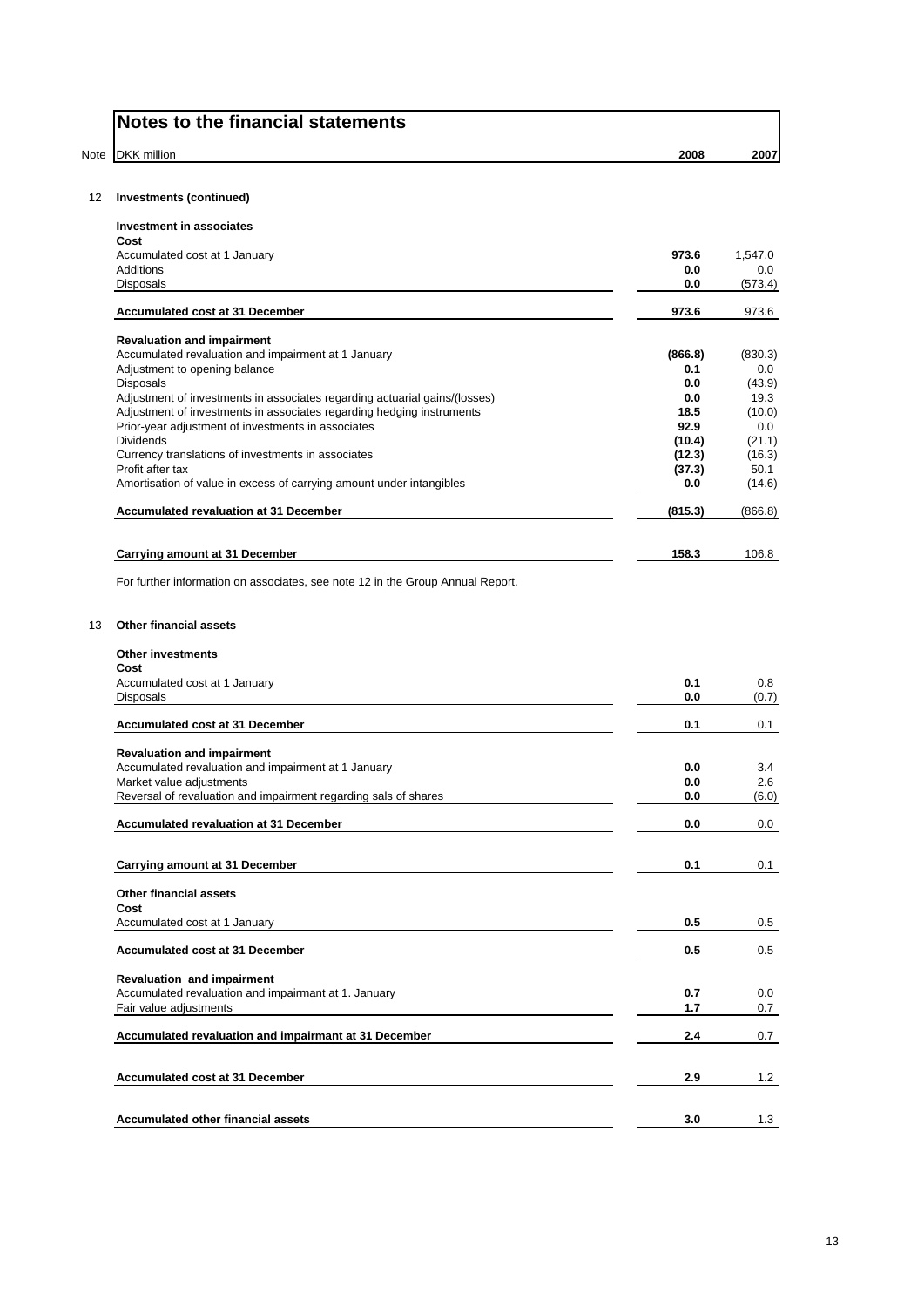|      | Notes to the financial statements    |               |              |  |
|------|--------------------------------------|---------------|--------------|--|
| Note | DKK million                          | 2008          | 2007         |  |
| 14   | <b>Trade receivables</b>             |               |              |  |
|      | Trade receivables<br>Writedown       | 348.1<br>71.6 | 254.3<br>7.0 |  |
|      | Net trade receivables                | 276.5         | 247.3        |  |
|      | Writedown for bad and doubtful debts |               |              |  |
|      | Accumulated writedown at 1 January   | 7.0           | 7.2          |  |
|      | Writedown                            | 64.6          | (0.2)        |  |
|      | Accumulated writedown at 31 December | 71.6          | 7.0          |  |

The year's movements are recognised in the income statement under External cost. Carrying amount equals fair value

#### 15 **Financial institutions**

|                                       |            |          |                                     |         | <b>Carrying amount</b> | <b>Fair value</b> |         |
|---------------------------------------|------------|----------|-------------------------------------|---------|------------------------|-------------------|---------|
| Loan                                  | Currency   |          | <b>Fixed/floating Maturity date</b> | 2008    | 2007                   | 2008              | 2007    |
| Overdraft                             | <b>DKK</b> | Variabel |                                     | 0.0     | 63.4                   | 0.0               | 63.3    |
| Danske Bank                           | <b>DKK</b> | Variabel | 30-06-2009                          | 32.3    | 0.0                    | 32.3              | 0.0     |
| Danske Bank                           | <b>DKK</b> | Variabel | 30-06-2009                          | 400.0   | 0.0                    | 400.8             | 0.0     |
| Nykredit Bank                         | <b>DKK</b> | Variabel | 29-12-2009                          | 500.0   | 0.0                    | 500.6             | 0.0     |
| RD (DKK 64 million)                   | <b>DKK</b> | Fast     | 23-12-2032                          | 64.0    | 64.0                   | 69.3              | 66.4    |
| USPP bond issue                       | <b>USD</b> | Fast     | 27-08-2013                          | 528.5   | 507.5                  | 615.1             | 538.1   |
| USPP bond issue                       | <b>USD</b> | Fast     | 27-08-2015                          | 528.5   | 507.5                  | 645.4             | 544.0   |
| USPP bond issue                       | <b>USD</b> | Fast     | 27-08-2018                          | 528.5   | 507.5                  | 695.9             | 558.3   |
| Total                                 |            |          |                                     | 2,581.8 | 1,649.9                | 2,959.4           | 1,770.1 |
| Debt to                               |            |          |                                     |         |                        |                   |         |
| Lufthavnsparkeringen<br>København A/S | <b>DKK</b> |          | 30-06-2010                          | 419.9   | 436.1                  | 419.9             | 436.1   |
|                                       |            |          |                                     |         |                        |                   |         |
| Loan cost for amortisatio DKK         |            |          |                                     | (14.4)  | (5.3)                  | (14.4)            | (5.3)   |
| Total                                 |            |          |                                     | 405.5   | 430.8                  | 405.5             | 430.8   |

\* Fair value of the financial liabilities is the present value af the expected future instalments and interest payment. The zero coupon interest rate for similar maturity is used as the capitalization rate.

**Total financial institutions 2,987.3 2,080.7 3,364.9 2,200.9**

#### **Financial institutions by time to expiry**

| Due within 1 year                         |         |         |
|-------------------------------------------|---------|---------|
| Liabilities of Lufthavns Parkeringens A/S | 18.6    | 18.1    |
| Other liabilities                         | 921.6   | 61.5    |
| <b>Total</b>                              | 940.2   | 79.6    |
| Due within 1-5 years                      |         |         |
| Liabilities of Lufthavns Parkeringens A/S | 401.2   | 52.7    |
| Other liabilities                         | 10.7    | 1.9     |
| <b>Total</b>                              | 411.9   | 54.6    |
| Due after 5 years                         |         |         |
| Liabilities of Lufthavns Parkeringens A/S | 0.0     | 365.3   |
| Other liabilities                         | 1,635.2 | 1,581.2 |
| <b>Total</b>                              | 1,635.2 | 1,946.5 |
|                                           |         |         |